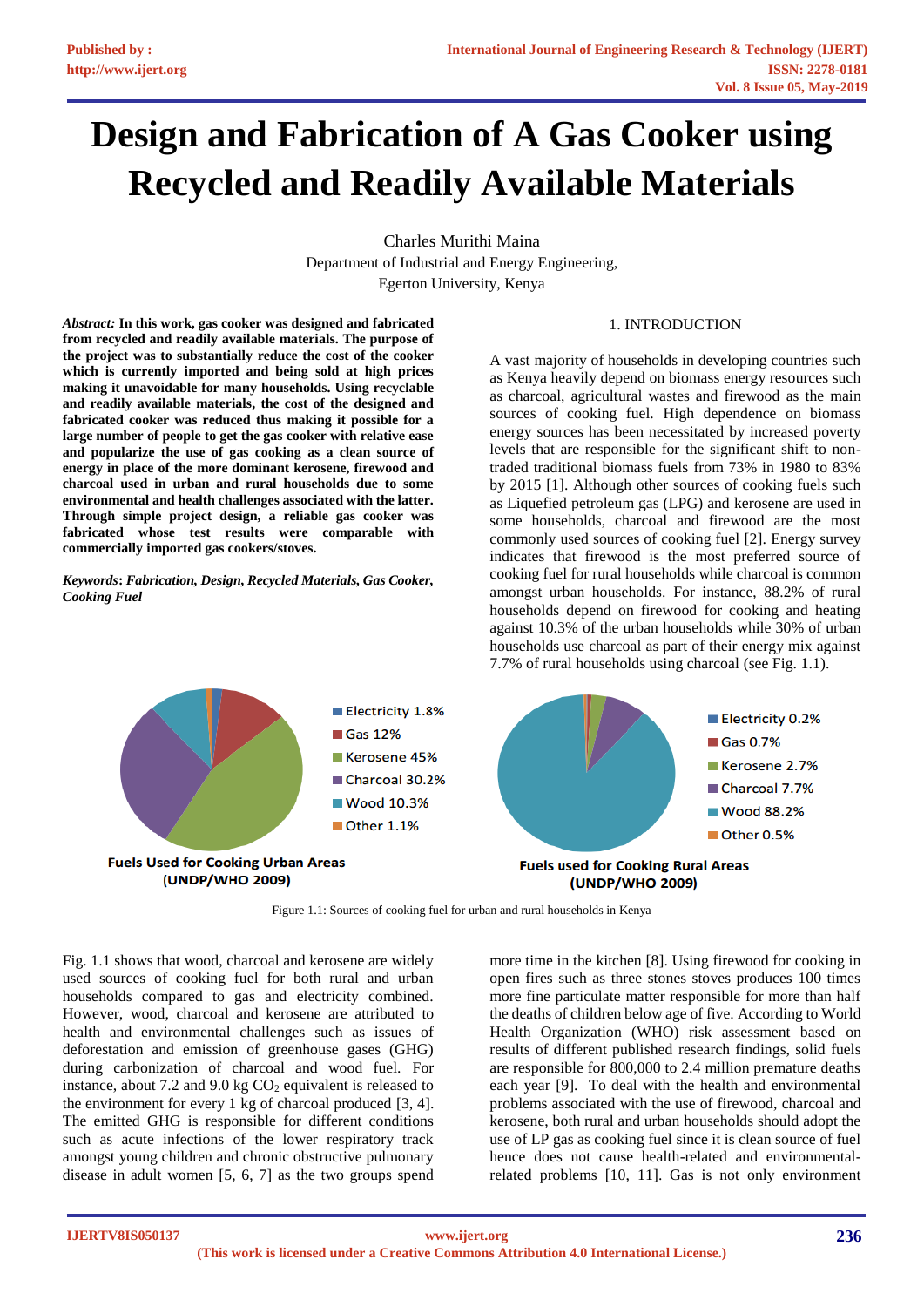friendly but is also affordable when used in form of biogas. LPG has also been proven to be more economical than conventional sources of fuel. Although cooking using LP gas is economical than conventional sources of fuel, the former is expensive and inaccessible for most households in third World countries. This is because most gas cookers are imported thus households require substantial capital to buy LP gas cooker and cylinder thus limiting its use as cooking fuel. Therefore, there should be initiatives aimed at reducing the overall cost of purchasing LPG hardware such as gas cooker, thus, this research work. The current research work designed, fabricated and tested a gas cooker (or stove) using recycled and readily available materials with the objective of making gas cheaper and the most stable source of cooking fuel for rural and urban households thus eliminating health and environmental problems associated with conventional sources of cooking fuel.

## 2. METHODS AND MATERIALS

## *2.1. Design Analysis*

The design analysis of a gas cooker using recycled and readily available material involved gathering information on



Figure 2.1(a): Bottom part Figure 2.1(b): Top part Figure 2.1(b): Top part

parts used in making a gas cooker, analyzing the parts and choosing the ones that can be made from readily available materials and ones that are standard parts to be purchased and studying the materials the parts are made from and suggesting alternative materials where necessary. The design was done to ensure that the cooker withstands normal usage as well as using simple tools thus making the cooker cheap and eliminating the need for precision machining.

# *2.2 Analysis of parts of the gas cooker*

#### *2.2.1 The burner*

The burner was made of two parts which were purchased from local supplier. The bottom part which was cast from recycled aluminium serves as a fixing point for mixing tube. This part was designed with a cylindrical tube to facilitate reduction of pressure. The choice of recycled aluminium was based on high resistance to corrosion, low expansivity rate, better wear resistance, better welding characteristics, excellent fluidity characteristics, less prone to shrinkage, light in weight properties and excellent surface finish hence no additional aesthetic additive after casting [12]. The top part of the burner was machined from recycled brass.



#### *2.2.2 Construction of the frame*

The frame was fabricated from mild steel which was cut into correct dimensions and sizes and joined together through welding process (see Fig. 2.2).







Figure 2.2: Welded frame joints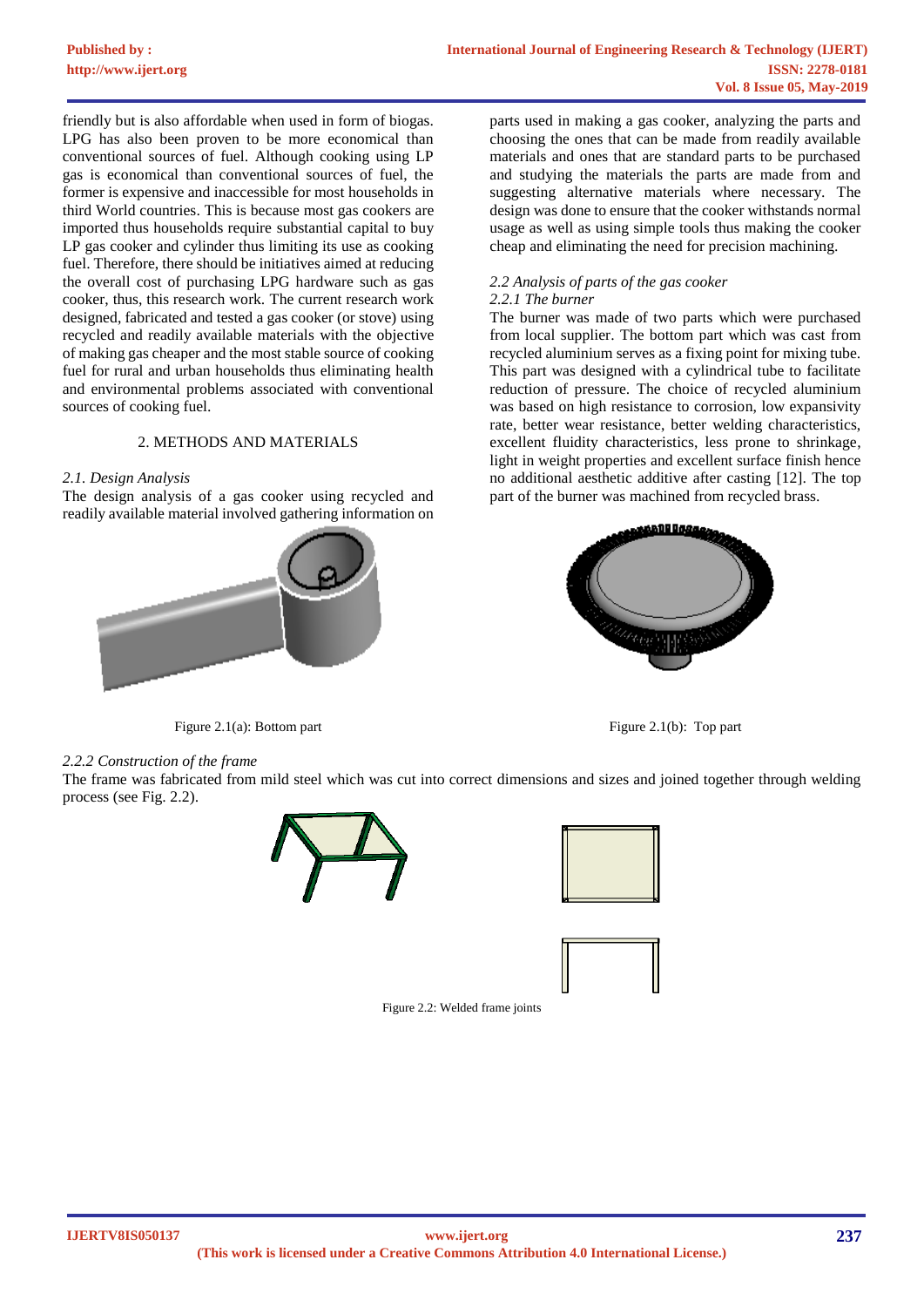## (a) *Analysis of stresses in welded joints*



 $\sigma=\frac{F_n}{4}$  $\frac{F_n}{A} = \frac{(Load)}{Area\ of\ w}$  $\frac{1}{Area\ of\ well}$  (1) Joint efficiency  $=\frac{Tensile strength of joint}{Tensile strength of$ Tensile strength of parent material  $\times$  100% (2)

#### *2.2.3 Pan supports*

The purpose of pan supports is to facilitate the positioning of pans on top of the burner. In this project, the supports were fabricated using mild steel gauge plate 25.4mm, chamfered at  $45^{\circ}$  to direct the flame towards the central point of the pan being heated. The support pieces were welded to



ensure that they flush with horizontal surface of the frame. This aimed at ensuring stable resting o f the pan on top of the burner. To avoid any distortion that would occur during normal usage due to subsequent stresses, a support ring was added to the pan support to give additional strength.

Figure 2.3: Pan Support

### *2.2.4 Copper tube*

Copper tubes facilitate the flow of LP gas to the burner. Copper tubes were selected from the range of tubes available in the market. The choice was based on copper properties such as corrosion resistant and good machinability. The copper tube was designed in two parts joined together by a control tap to regulate the flow of gas hence the size of flame.

# *2.2.5 Mixing tube/pipe*

A mixing pipe 180 mm in length with an outside diameter of 32 mm and an inside diameter of 24 mm with a slot of 40 mm on one side that is fixed with an adjustable socket screw

 $\sigma_t = \frac{P(r_1)^2}{(r_1)^2 + (r_2)^2}$  $\frac{P(r_1)^2}{(r_0)^2 + (r_1)^2} \left[1 + \frac{(r_0)^2}{(x)^2}\right]$  $\left[\frac{(\tau_0)^2}{(x)^2}\right]$  (3) And radial stress at any radius x,  $\sigma_r = \frac{P(r_1)^2}{(r_1)^2 - (r_1)^2}$  $\frac{P(r_1)^2}{(r_0)^2 - (r_1)^2} \left[1 - \frac{(r_0)^2}{(x)^2}\right]$  $\left[\frac{(\tau_0)^2}{(x)^2}\right]$  (4) Where P= internal fluid pressure in the pipe.  $r_1$  = Inner radius of pipe.

 $r_0$  = Outer radius of pipe

 $\sigma_t$  = Tangential stress.

 $\sigma_r$  Radial stress.

The tangential stress is maximum at the inner surface (when  $x = r_1$ ) of the pipe and minimum at the outer surface (when  $x = r_0$ ) of the pipe. Substituting the values of  $x = r_1$  and  $x = r_0$  in the equation (3), maximum tangential stress at the inner surface of the pipe is given by Eq. (5).

$$
\sigma_{t(mxm)} = \frac{P[(r_0)^2 + (r_1)^2]}{(r_0)^2 - (r_1)^2}
$$
\nAnd the minimum tangential stress at the outer surface of the pipe is given by Eq. (6).

\n
$$
\sigma_{r(mxm)} = \frac{2P(r_1)^2}{(r_0)^2 + (r_1)^2}
$$
\n(6)

**IJERTV8IS050137**

**238**

proper ratio of air to gas in order to obtain the type of flame required for cooking process. The pipe had a nozzle made from brass and fixed at the free end of the pipe. The other end of the pipe was fixed to the bottom part of the burner, which is a gas tight. The pipe was fabricated using mild steel with higher expansivity.

(regulator) that lets in air. The regulator helps to achieve the

# *2.2.5.1 Stress analysis of the pipe*

The pipe undergoes tangential and radial stresses due to the gas internal pressure. These are determined by Lame's equation, tangential stress at any radius x.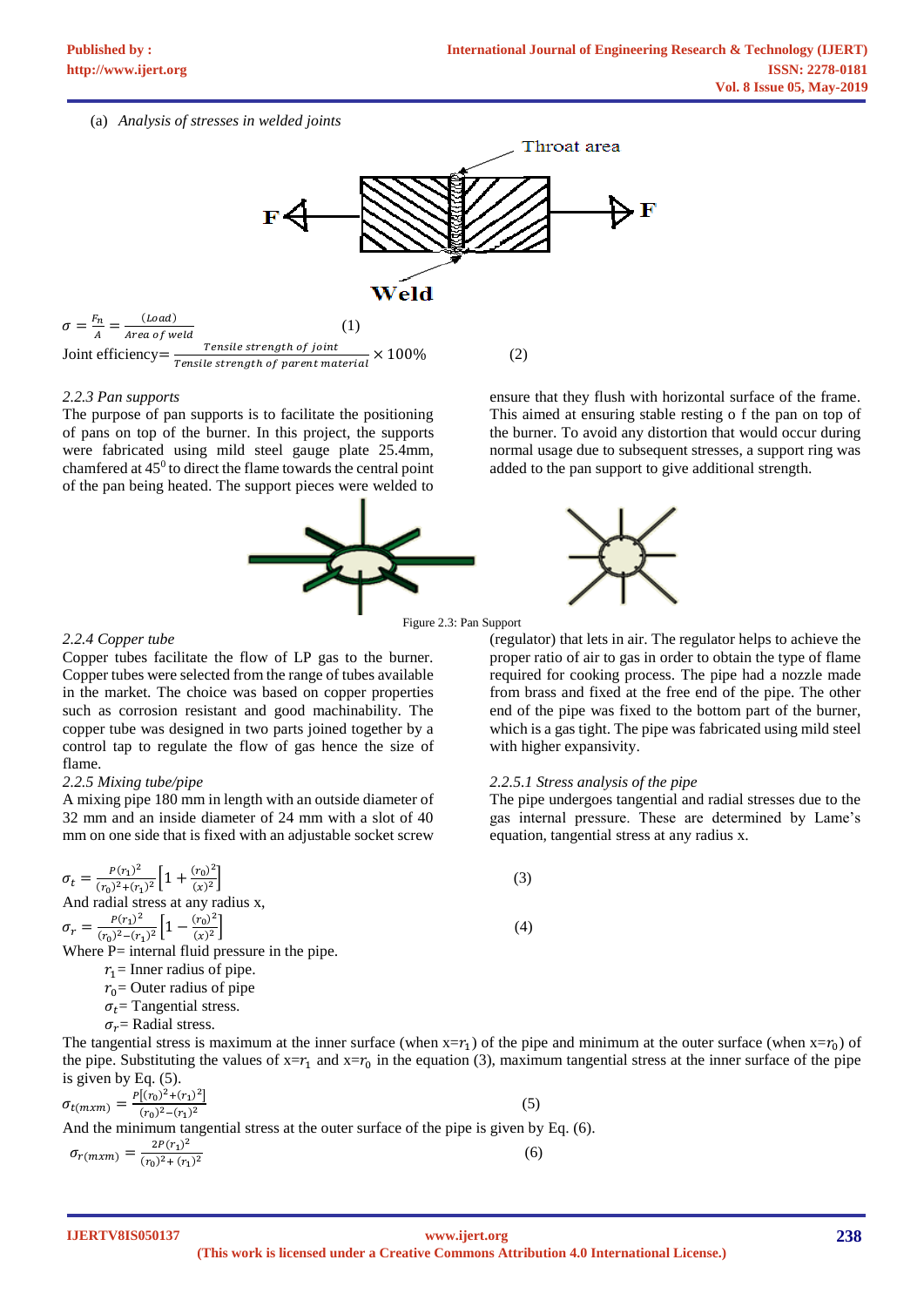From the equation it can be concluded that the radial stress is maximum at the inner surface of the pipe and zero at the outer surface of the pipe. Substituting the values of  $x = r_1$  and  $x = r_0$  into equation (4), the maximum radial stress at the inner surface is given as:

 $\sigma_{t(mxm)} = -P(\text{compressive})$ 

And the minimum radial stress at the outer surface of the pipe is:

 $\sigma_{r(mxm)} = 0$  $\sigma_{r(mxm)} =$  $2x30x10^5[(0.016)^2]$  $(.012)^{2} + (.016)^{2}$  $= 3.84$  Mpa

*2.2.5.2 Design of the pipe*

The design of the pipe involved the determination of the inside diameter of the pipe and its wall thickness. The inside diameter r of the pipe depends upon the quantity of fluid to be delivered.

$$
Q = AV = \frac{\pi}{2} \times D^2 \times V \tag{7}
$$

4 Where D= Inside diameter of the pipe.

V= Velocity of flow per minute.

Q= Quantity of fluid per minute.

A= Area of the pipe.

Therefore D can be expressed as: 
$$
D = \sqrt{\frac{4}{\pi} \times \frac{P}{V}} = 1.13 \sqrt{\frac{Q}{V}}
$$
 (8)

Wall thickness is critical in withstanding the pressure of fluid. Pressure (P) may be obtained by using thin cylindrical or thick cylindrical formula

The cylindrical formula may be used when:

- a) Stress across section of the pipe is uniform.
- b) Internal diameter of the pipe is more than 20 times wall thickness i.e.  $\frac{d}{t} > 20$
- c) The allowable stress  $(\sigma_t)$  is more than 6 times the pressure inside the pipe (P) i.e.  $\frac{\sigma_t}{R}$  $\frac{b_t}{p}$  > 6 [13, 14].

# *2.2.6 Selection of nozzle (jet)*

The purpose of nozzles in LPG installations is to impact enough momentum from the mixing tube to enable the gas to reach the burner without any leakage. To achieve this, this project used a convergent type of nozzle (see Fig. 2.4).



Figure 2.4: Convergent LP gas Nozzle

The convergent nozzle was designed to facilitate the entry of gas at point A at low pressure  $P_A$  and leaves the nozzle at point B at very high velocity  $V_B$ . The high velocity  $V_B$  implies lower pressure at point B thus forcing air up the pipe to mix with LP gas. The momentum of the jet carries the mixture through the mixing tube which acts as a diffuser whereby the velocity decreases and the pressure increases to the outlet valve at the burner head. The aeration slot can be varied with an adjustable socket screwed onto the burner tube.

$$
C_c = \sqrt{(C_{\gamma} P_c V_c)}
$$
\n(9)

Where  $C_c$  = exit velocity

 $P_c$  = absolute pressure at gas inlet=103.04 KN/M<sup>2</sup>

 $C_{\gamma}$  = critical velocity at throat=1.11

 $V_c$  = specific volume of LPG gas=0.385m<sup>3</sup>/kg

 $C_c = (1.11x103.04x10^3x0.385)^{1/2}$ 

Flame Velocity =210 m/s

*2.2.7 Body*

The height of the burner head to the pan supports affects the relative positions of the burner and the bottom of the pan hence is critical in the design of gas cooker/stove. The body comprised of top rectangular frame welded into place to ensure  $90^{\circ}$  corners.

**IJERTV8IS050137**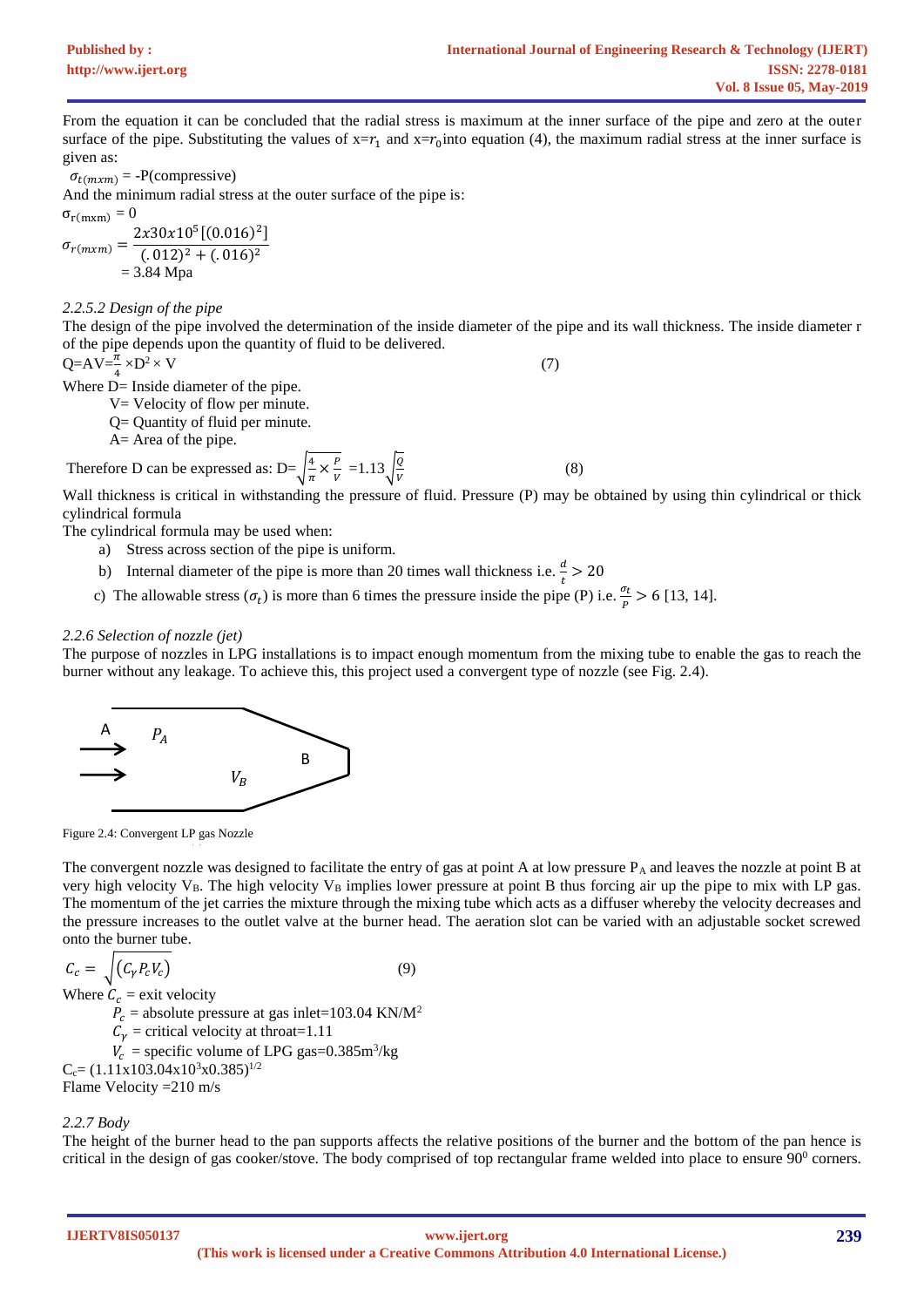The stands were then welded at  $90^0$  vertically to the frame. The top frame was positioned for the burner. At the end of the frame, a piece of tubing was used to provide an anchoring facility for the support strip.

#### *2.2.8 Final assembly*

The final assembly of the gas cooker is presented below. The performance of the designed and fabricated gas cooker was tested using 1 liter of water, a cooking vessel, a thermometer and a stopwatch. The aim was to measure the time taken to boil 1 litre of water.



Figure 2.5: Gas cooker final assembly

## 3. RESULTS AND DISCUSSIONS

Recyclable and readily available materials such as steel, bronze, copper and aluminium were used in fabricating various components of LP gas cooker/stove such as the frame. This resulted in substantial reduction in the overall cost of the gas cooker compared to imported gas cookers especially through mass production of the various components of the cooker. When the cooker was switched on followed by adjustment of the knob, the cooker lit up with a non-luminous flame. The produced flame was efficient and sufficient for domestic applications such as cooking. The sufficient adjustment of the cooker facilitated the production of different flame sizes depending on desired applications. The test results of the cooker indicated that the efficiency and working conditions of the cookers were within the range of commercially imported gas cookers/stoves available in the market.

#### 4. CONCLUSION

In this project work, a gas cooker was designed and fabricated using recycled and readily available materials such as aluminium and steel. The design of the fabricated gas cooker involved analysis of the flow of gas from the gas cylinder to the burner. To achieve right gas to air ratio mixture in the burner, crucial design features such as mixing tube with the air slot, mixing chamber and nozzle were taken into consideration with the objective of achieving and maintaining the right cooking flame. Using safety measures and precautions, a simple design of the cooker with few parts was done aimed at reducing the production cost of the cooker, thus, making cooking using gas readily available, cheaper and most stable source of cooking fuel for both rural and urban households. This will help in addressing the

environmental and health challenges such as deforestation, acute infections of the lower respiratory track and chronic obstructive pulmonary disease associated with conventional sources of fuel such as firewood and charcoal. The test results showed that the fabricated gas cooker achieved the average time required to boil one-litre of water.

#### ACKNOWLEDGMENT

The author is grateful to the Department of Industrial and energy engineering, Egerton University, Kenya, for providing laboratory support for this study.

## **REFERENCES**

[1] Bonjour, S. et al. (2013): Solid Fuel Use for Household Cooking: Country and Regional Estimates for 1980–2010, Environmental Health Perspectives, p 784-790, Volume 121, number 7, July 2013: http://ehp.niehs.nih.gov/wp-

content/uploads/121/7/ehp.1205987.pdf.

- [2] Ministry of Energy (2002), Study on Kenya's Energy Demand, Supply and Policy Strategy for Households, Small scale Industries and Service Establishments. Kamfor Consultants, Nairobi, Kenya.
- [3] Smith, K.R. 1993. Fuel combustion, air pollution exposure, and health: the situation in developing countries. *Annual Review of Energy and Environment*, 18: 529–566.
- [4] Jetter J., Zhao Y, Smith KR, Khan B, Yelverton T, Decarlo P, Hays MD, (2012), Pollutant Emissions and Energy Efficiency under Controlled Conditions for Household Biomass Cookstoves and Implications for Metrics Useful in Setting International Test Standards. Environ Sci Technol. 2012 Oct 2;46(19):10827-34. doi: 10.1021 / es301693f. Epub 2012 Sep 17. For non-commercial research and education use, a copy of the article can be accessed at: http://ehs.sph.berkeley.edu/krsmith/?p=1387
- [5] Bailis R., et al. (2003): Impacts of greenhouse gas and particulate emission from woodfuel production and end-use in Sub-Saharan Africa.